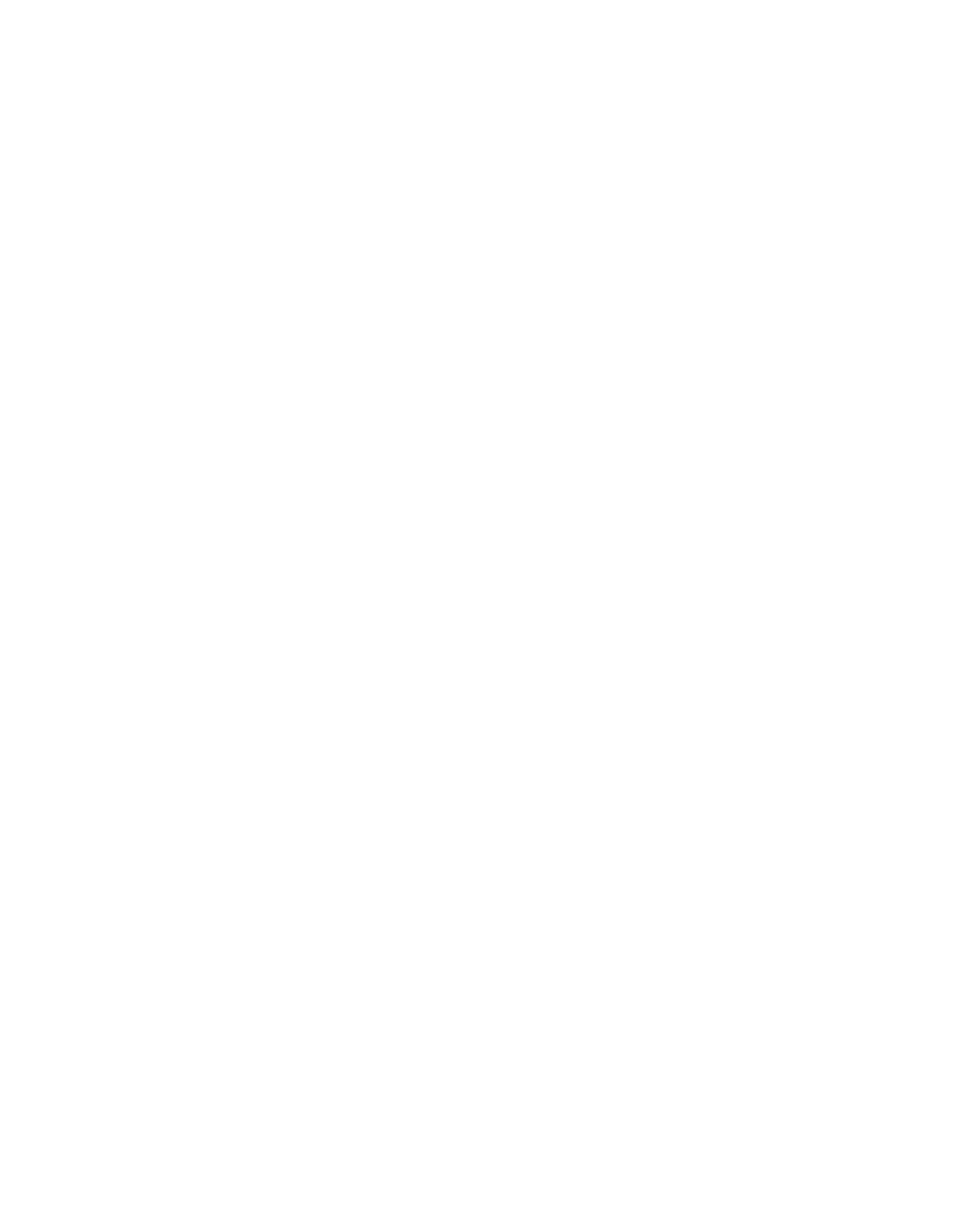



SAIR 2006 Planning Committee says,

"We'll see you in Arlington, Virginia in October!"

## DC Facts and Symbols

Area - 68.25 square miles (176.75 square km) [Washington, D.C. is smaller in area than any state in the USA]

Highest Point: Tenleytown - 410 feet (125 m) above sea level

Population - 572,059

Official Motto: "Justia Omnibus" - Justice for All

Official Song: The Star-Spangled Banner by Francis Scott Key

Official Bird: Wood thrush

Official Flower: American beauty rose

Official Tree: Scarlet Oak



Excerpted from *<http://www.enchantedlearning.com/usa/states/dc/>*

## Cool DC Websites

Visit the official website for Washington, DC at [http://dc.gov/index.asp.](http://dc.gov/index.asp) Linked from this site are several pages that will help you get more information before you travel.

Forget boring text sites. How about interacting with a fun, colorful map of DC? See Washington, DC from a bird's point of view and get lots of detailed information. A must see!

<http://birdseye.octo.dc.gov/main.html>

Request a Visitor's Guide http://mp.washington.org/ Visitor\_Request.aspx? [IDCT=497&idCurrentPage=32](http://mp.washington.org/visitor_request.aspx?idct=497&idCurrentPage=32)

Rusty on history? No problem. Read up on local history at http://about.dc.gov/ history.asp and impress your colleagues with your DC smarts.

The Chamber of Commerce website is always a good place to check out before you travel to a new city. This site includes operating hours for museums and monuments and an in-depth Calendar of Events.

[http://www.dcchamber.org/](http://www.dcchamber.org)

## Check out the Smithsonian National Zoo's live Pandacam!



[http://nationalzoo.si.edu/Animals/GiantPandas](http://nationalzoo.si.edu/animals/giantpandas)

Page 10